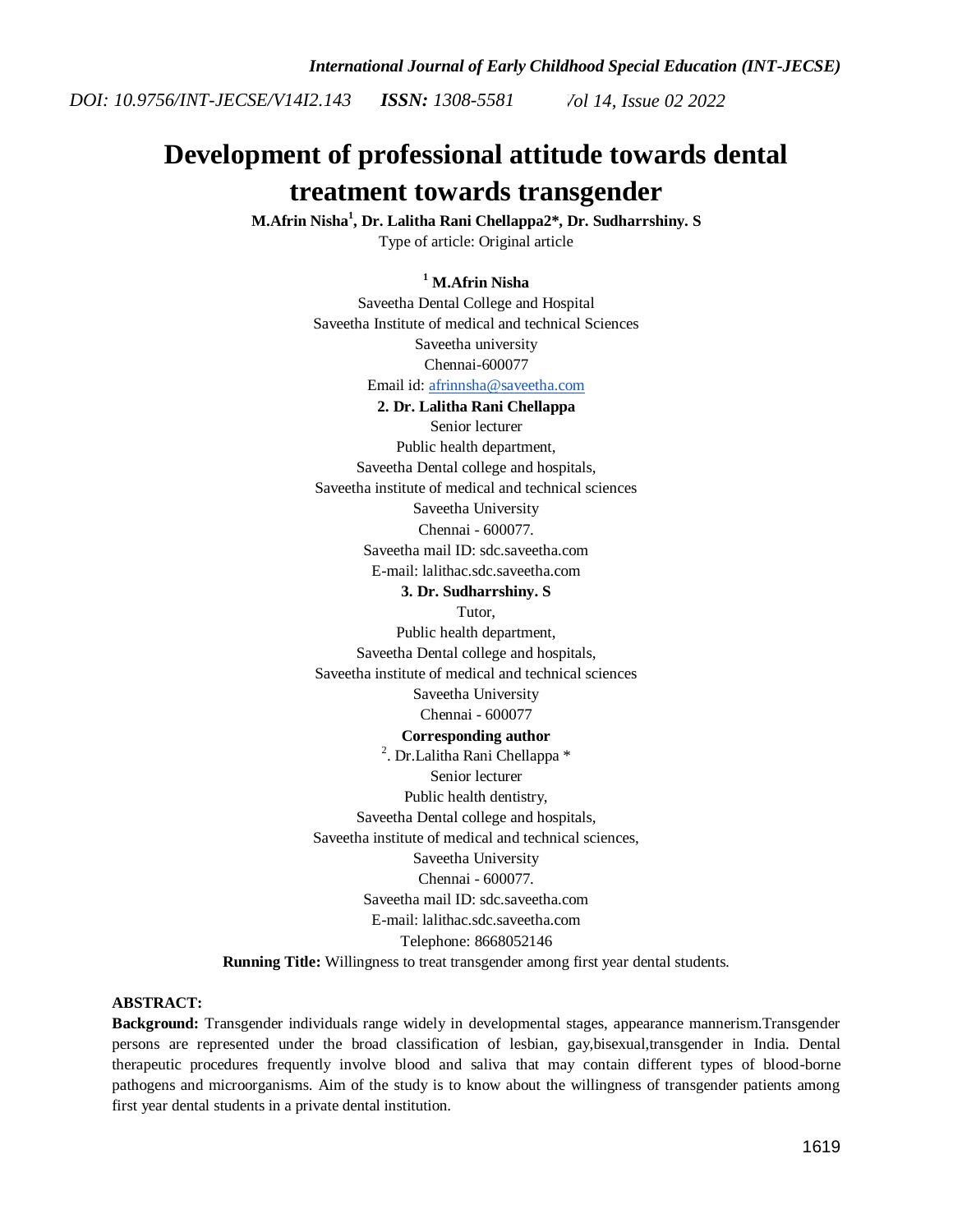**Materials and Methods:** A cross sectional study was conducted among first year dental graduates. Demographics, willingness and regard to treat TG patients were assessed using MCRS (Medical condition regard scale). Structured questionnaire was prepared and circulated among first year dental students through google forms. A list of 13 questions that can possibly influence students' decisions was presented to students of dental institutions.Data were statistically analysed using T tests and statistical significance was set at 5%. The statistical software used was SPSS version 23 (IBM).

**Result:** There is no significant difference between the age category of less than 18 and more than 18 years to treat transgender patients among first year dental students (P>0.05).There is no significant difference between males and females to treat transgender among first year dental students (P>0.05). On further discussion it can be elucidated that proper education is required to change the negative attitude towards such patients.

**Conclusion:** From our present study we can conclude that most of the first year dental students are ready to treat transgender patients. Their willingness to treat patients are increased with improvement of their knowledge about the disease.

**KEYWORDS:** Transgender, dental treatment, dental students,Innovative analysis.

#### **INTRODUCTION**:

Oral health professional prepared to meet needs of transgender and gender non-conforming patients. Transgender individuals range widely in developmental stages, appearance manneris[m\(1\).](https://paperpile.com/c/UMco3h/QRC5) Transgender persons are represented under the broad classification of lesbian, gay,bisexual,transgender in India. Exclusion from source of employment. The discrimination and progression of stigma, towards these transgender groups could attributed to negative attitude exhibited by health care provider[s\(2\).](https://paperpile.com/c/UMco3h/8NVh) Dental professionals are reported to refuse care more likely than physicians considering their sexual orientation. Oral health care in India is dependent upon the private sector. A national policy of oral health is to improve the oral health population , which is still missing. Oral health status of transgender is practically non-existen[t\(3\).](https://paperpile.com/c/UMco3h/QlqD) Special care dentistry is a part of the dental curriculum. Dentists work to influence the choices we make in other spheres. Dental therapeutic procedures frequently involve blood and saliva that may contain different types of blood-borne pathogens and microorganisms, such as HIV. Most lesions of HIV infection present orally during first stages of the disease HIV, which is helpful in early detection. So, dentists fall into the high risk category for cross contaminatio[n\(4\).](https://paperpile.com/c/UMco3h/BgS2) This is generally accepted by dentists and health care workers, so that they can provide quality treatment and care to all individuals.

Dentists have ethical and professional responsibility to provide quality treatment and treatment to patients with HIV and Acquired immunodeficiency syndrome (AIDS), especially oral lesions such as candidiasis, hairy leukoplakia, Kaposi's sarcoma are commonly found in HIV infected patient[s\(5\).](https://paperpile.com/c/UMco3h/6S8L) Willingness to treat the transgender patients with HIV / AIDS appears to be related to knowledge of the disease, oral manifestation and understanding of modes of transmission. HIV treatment prior to dental treatment and knowledge about the patient's infection state. OraQuick is one of the latest types of testing,which detects antibodies to HIV-1 and HIV-2 in oral fluid and this is non-invasive and useful in this regard [\(6\).](https://paperpile.com/c/UMco3h/Vgdr) The The improve of patients centered care in health care systems and the need for dental professionals to manage the care of transgender patients. It can help in further evaluate the oral health status of transgender patients. Know about the desire for dental and facial procedures among transgender patients. It shows the educate dental professionals in providing specialised services to transgender patients. As dental specialists, progressively aim for compassionate care to talk, patients including transgender identification.Indian dental educational system is predicated on a parochial traditional model since its inception and lacks an update. Insufficient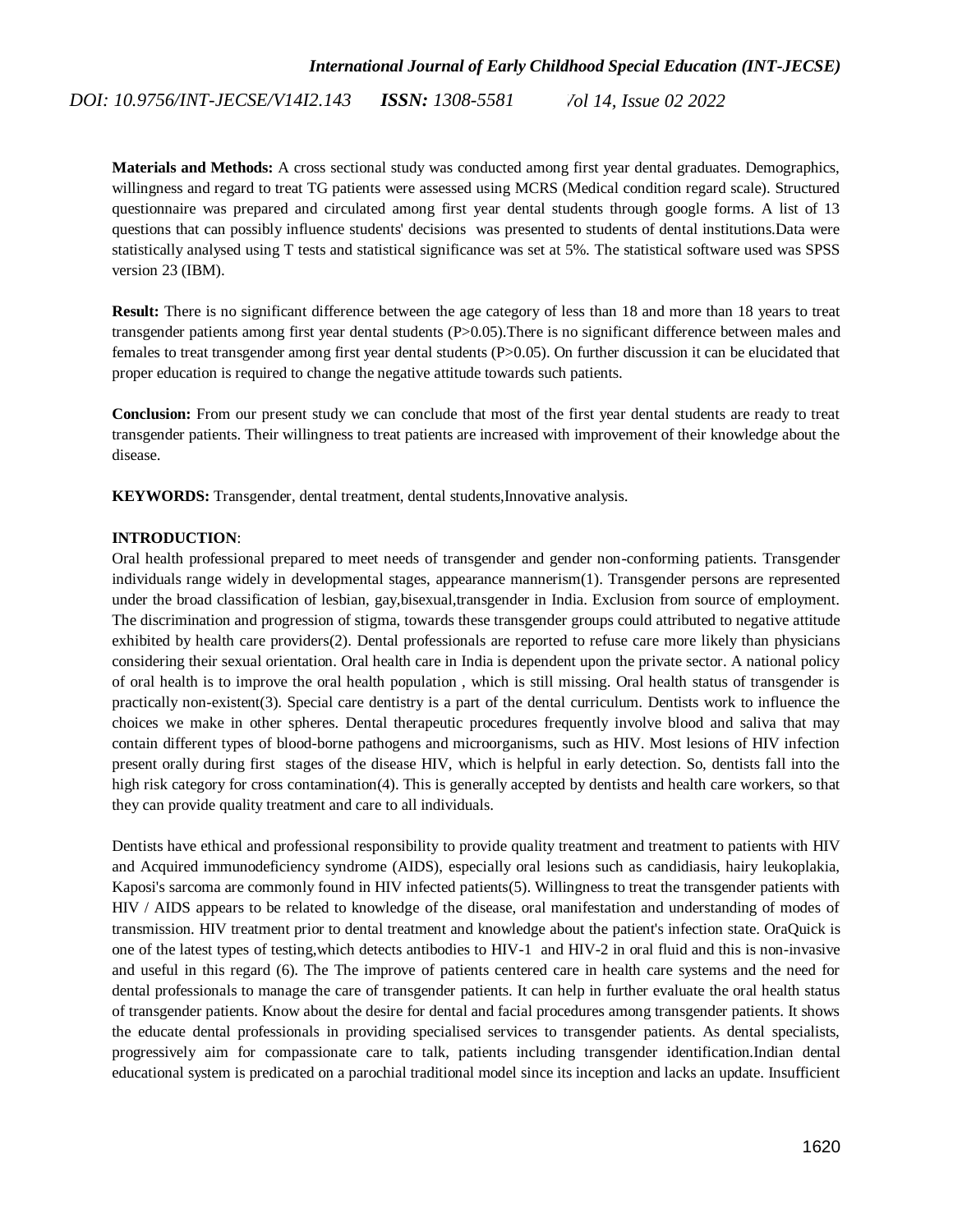exposure and inherent lacunae in special care edu- cation concerning these competencies are often ascribed toward these stigmatizing attitudes.

Special care dentistry intrinsically isn't a neighborhood of the present undergraduate dental curriculum or dental curriculum generally in India, and hence the exposure of scholars to manage patients (eg, TG) requires additional knowledge and training regarding their handling is restricted . Research on the varied factors aside from competency and knowledge liable for the stigma and discrimination among dentists toward high risk TG in India intrinsically is scarce. A comprehensive evaluation of the oral mucosal membranes, periodontal and dental conditions, and salivary flow, alongside an in-depth clinical history, is imperative for patients, especially those using hormone replacement therapy to take care of oral hygiene, brushing, interdental care, mouth rinsing, and fluoride use are critical to enhance overall periodontal health and stop caries. Oral health professionals should have the language and knowledge to support patients as they navigate the healthcare system. An interprofessional collaborative approach could also be required to supply a holistic look after this patient population. Our team has extensive knowledge and research experience that has translate into high quality publications $(7-11)(12-16)(17-21)(22-26)$ 

Aim of the study to know about the willingness of dental students to treat transgender patients.szzzsssss

#### **MATERIALS AND METHODS:**

**STUDY DESIGN:** This cross sectional study is a part of the survey about the willingness to treat transgender among first year students.

**SURVEY INSTRUMENT:** A validated questionnaire was used to measure the willingness to treat transgender among first year students.

**SAMPLE SIZE:** The data collection was done through a questionnaire survey. Through the survey 96 responses were collected. The data collection was asked through google forms. A self administered structured questionnaire consisting of 11 questions was done. The questionnaire consisted of information on willingness to treat transgender among first year dental students. Data collected was subjected to statistical analysis using t tests and statistical significance was set at 5% was applied to compare the data collected between the dental students.

**DATA COLLECTION:** Demographic questions involved age and gender of the student. The Medical condition regard scale (MCRS) had 13 items and they were as follows; Patients like this irritate me, I enjoy giving extra time to patients like this, Patients like his particularly difficult to work with, Working with patients is satisfying, I feel especially compassionate towards patients like this, I won't mind getting up phone call late night to care for patients like this, I can usually find something that helps patients like this feel better, There is little i can do to help patients like this feel better, Insurance plans should cover patients like this, Treating patients like this is waste of medical dollars, I prefer not to work with patients like this. For each question in the MCRS scale the options ranged from 1 to 7 where 1 represents strongly agreed, and 7 represents strongly disagreed. The lowest score of the scale was 11 and the highest score was 77.

**INCLUSION AND EXCLUSION CRITERIA:** All those who were willing to participate were included in the study. Incomplete submissions were excluded from the study.

**STATISTICAL ANALYSIS:** The responses from the google sheet were transferred into excel and were then exported to SPSS software, version 23(IBM). The data collected was done by t tests between the dental students and level of significance was set at 5%.

**ETHICAL ASPECT:** This study included those who agreed to the terms and informed consent. Ethical approval was granted for the study by an institutional research ethical committee.

## **RESULT:**

A cross sectional questionnaire was conducted among first year dental students in a private dental institution in chennai city. Google forms were created and circulated with the above mentioned questionnaire to a convenience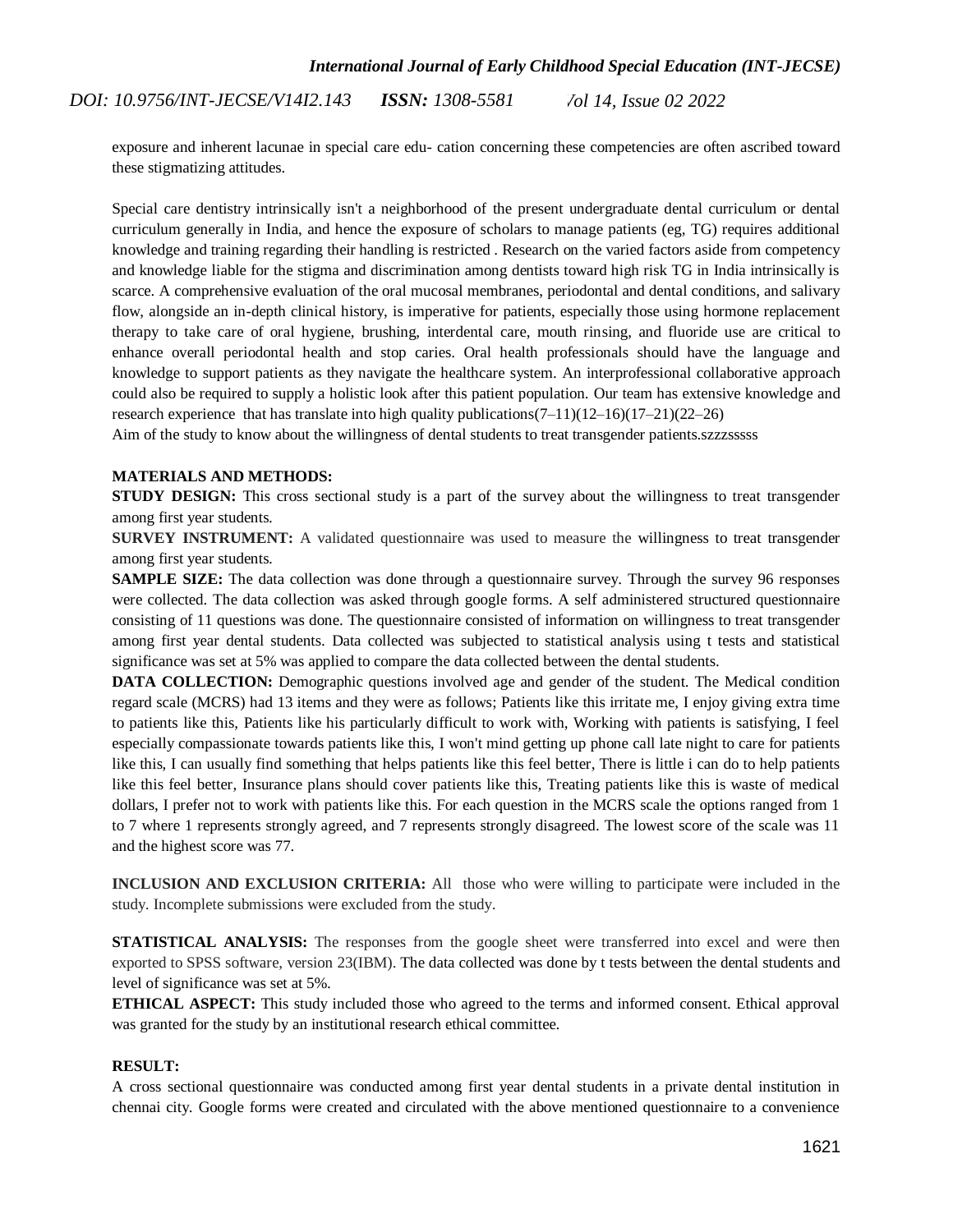sample of 96 among first year dental graduates. About 96 responses were collected and recorded for analysis. The mean age of the sample in our study was  $18\pm1.4$  years and the sample included 28.5% males and 72.5% were females. The mean MCRS score for the entire sample was  $38\pm6.3$ .

Table 1 represents the mean difference in MCRS score among males and females in the sample. The mean and standard deviation for males is 51.06 and 8.11 respectively whereas mean and standard deviation for females is 47.1 and 8.4 respectively and p value is 0.283 which is not significant.

|             | Gender | N  | Mean    | Std. Deviation | P value |
|-------------|--------|----|---------|----------------|---------|
| <b>MCRS</b> | Male   | 45 | 51.0667 | 8.11116        | 0.283   |
|             | female | 48 | 47.1667 | 8.40044        |         |

Table 2 represents the mean difference in MCRS score among less than 18 years and more than 18 years in the sample. The mean and standard deviation for males is 48.7 and 9.06 respectively whereas mean and standard deviation for females is 49.5 and 7.58 respectively and p value is 0.34 which is not significant.

|             | age          | N  | Mean    | Std. Deviation | P value |
|-------------|--------------|----|---------|----------------|---------|
| <b>MCRS</b> | Less than 18 | 55 | 48.7455 | 9.05174        | 0.340   |
|             | More than 18 | 38 | 49.5000 | 7.58288        |         |
|             |              |    |         |                |         |

## **DISCUSSION:**

The current study was conducted with objective of assessing the self perceived barriers to oral care among Transgender and willingness of dental students to treat the transgender patients, MCRS has been used in a few reported studies and rarely on dental students. This scale was designed for medical students and has not been modified to fit the dental scenari[o\(27\).](https://paperpile.com/c/UMco3h/toeb) Similarly, the previous personal outlook and exposure of the residents to such experience was not considered in this study. This study was based on the basic premise that dental visits are imperative to achieve optimum dental health. The care of people with transgender status is challenging due to its multi disciplinary nature, is medical complexity, the need for infection control procedures, and the association stigma and discrimination. Knowledge regarding possible modes of spread of infection in dental settings among students are fairly good. There is is generally accepted that attitudes are affected by the level of knowledge, we recommended that continuing dental education (CDF) programs on transgender patients exclusively involved in private practises.

A high prevalence of discrimination and/or maltreatment among individuals who identify as transgender was seen during this study also as within the national discrimination survey among individuals who identify as transgender.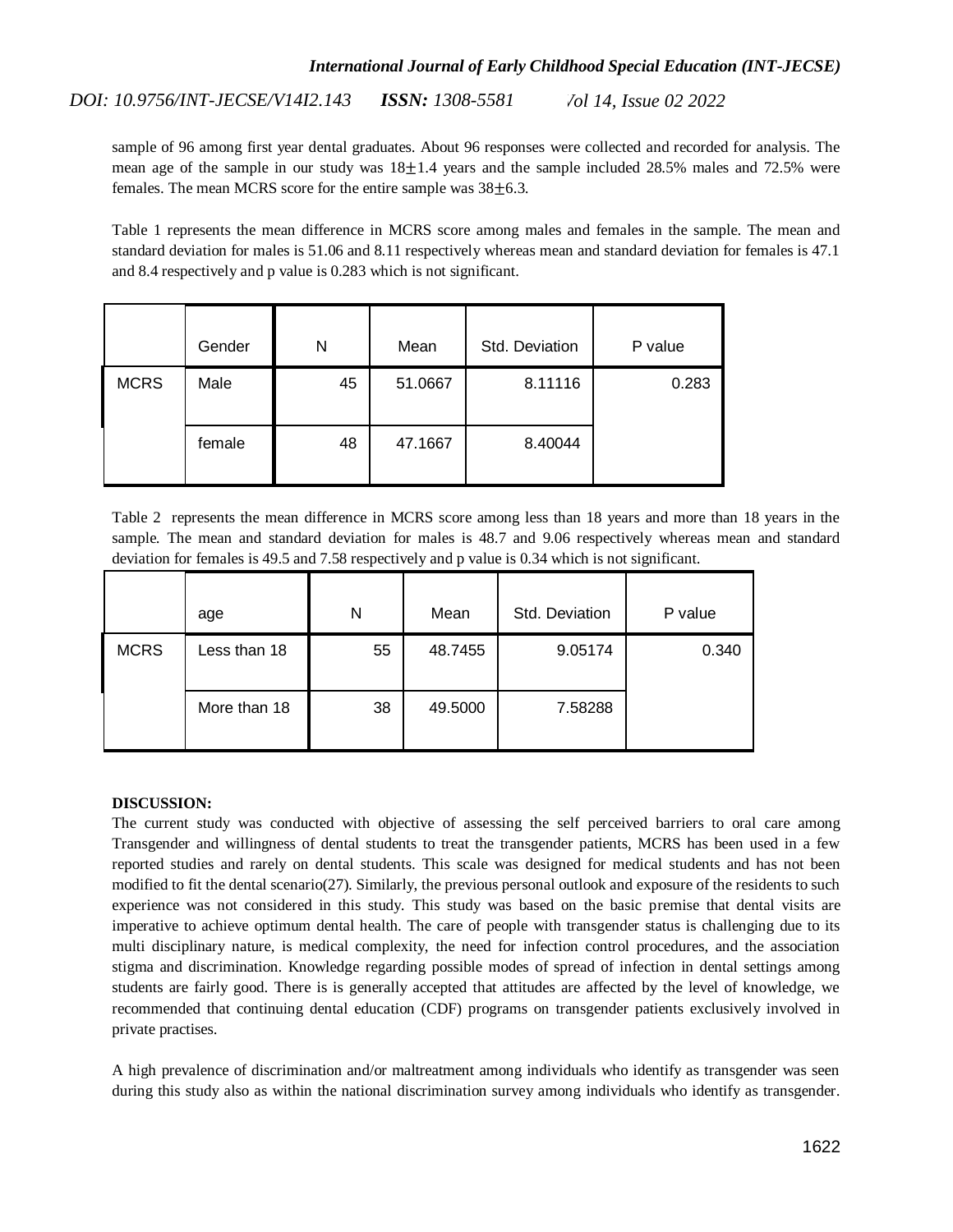Maltreatment/discrimination may cause distrust of dental personnel. Some might imagine of discrimination or maltreatment by health professionals as being overtly insulting or derogatory in their speech toward individuals who identify as transgender. However, it is often even damaging to the provider-patient relationship when the dentist and/or staff engage in unintentionally disparaging behaviors like using incorrect pronouns or pertaining to the patien[t\(6\).](https://paperpile.com/c/UMco3h/Vgdr) We see this study as a primary step in bringing the precise issues faced by this population to dental providers' awareness, so once they do treat individuals who identify as transgender, they're conscious of patients' concerns and are ready to address them appropriately.

Previous research reported an overall negative attitude towards dental visits among transgenders. Zhu et al. had reported that the major driving factor for dental visits are tooth ache and acute conditions The economic constraints is one of the additional barriers to visiting dental clinics among such populations. Self-perceived oral health is also named as one of the factors affecting dental care utilization. In our study, we found an overall trend toward poor self-perceived oral health among the respondents.

### **CONCLUSION:**

Willingness of dental students to treat transgender patients are more in data that we have collected from 98 responses. Transgender patients are unique but diverse health needs that are best addressed by holistic and inter professional approaches. Dental hygienist should be aware of the barriers to care unique to transgender patients and gain insight into the skills necessary to communicate with them and provide patient care. The findings of the present study suggest that dentists in private practice. It was concluded that despite good knowledge many of the dentists expressed some hesitation in treating patients with HIV / AIDS of transgender patients.

#### **REFERENCE:**

- 1. [Ihlen Ø, Bartlett J, May S. The Handbook of Communication and Corporate Social Responsibility. John Wiley](http://paperpile.com/b/UMco3h/QRC5)  [& Sons; 2011. 560 p.](http://paperpile.com/b/UMco3h/QRC5)
- 2. [Virupaksha HG, Muralidhar D, Ramakrishna J. Suicide and Suicidal Behavior among Transgender Persons](http://paperpile.com/b/UMco3h/8NVh)  [\[Internet\]. Vol. 38, Indian Journal of Psychological Medicine. 2016. p. 505–9. Available from:](http://paperpile.com/b/UMco3h/8NVh)  [http://dx.doi.org/10.4103/0253-7176.194908](http://paperpile.com/b/UMco3h/8NVh)
- 3. [Madhan B, Gayathri H, Garhnayak L, Naik ES. Dental Students' Regard for Patients from Often-Stigmatized](http://paperpile.com/b/UMco3h/QlqD)  [Populations: Findings from an Indian Dental School \[Internet\]. Vol. 76, Journal of Dental Education. 2012. p.](http://paperpile.com/b/UMco3h/QlqD)  [210–7. Available from: http://dx.doi.org/10.1002/j.0022-0337.2012.76.2.tb05248.x](http://paperpile.com/b/UMco3h/QlqD)
- 4. [Sadeghi M, Hakimi H. Iranian Dental Students' Knowledge of and Attitudes Towards HIV/AIDS Patients](http://paperpile.com/b/UMco3h/BgS2)  [\[Internet\]. Vol. 73, Journal of Dental Education. 2009. p. 740–5. Available from:](http://paperpile.com/b/UMco3h/BgS2)  [http://dx.doi.org/10.1002/j.0022-0337.2009.73.6.tb04753.x](http://paperpile.com/b/UMco3h/BgS2)
- 5. [Nasir EF, Astrøm AN, David J, Ali RW. HIV and AIDS related knowledge, sources of information, and](http://paperpile.com/b/UMco3h/6S8L)  [reported need for further education among dental students in Sudan--a cross sectional study. BMC Public](http://paperpile.com/b/UMco3h/6S8L)  [Health. 2008 Aug 14;8:286.](http://paperpile.com/b/UMco3h/6S8L)
- 6. [Heima M, Heaton LJ, Ng HH, Roccoforte EC. Dental fear among transgender individuals -](http://paperpile.com/b/UMco3h/Vgdr) a cross-sectional [survey \[Internet\]. Vol. 37, Special Care in Dentistry. 2017. p. 212–22. Available from:](http://paperpile.com/b/UMco3h/Vgdr)  [http://dx.doi.org/10.1111/scd.12245](http://paperpile.com/b/UMco3h/Vgdr)
- 7. [Sathish T, Karthick S. Wear behaviour analysis on aluminium alloy 7050 with reinforced SiC through taguchi](http://paperpile.com/b/UMco3h/5IXtx)  [approach. Journal of Materials Research and Technology. 2020 May 1;9\(3\):3481–7.](http://paperpile.com/b/UMco3h/5IXtx)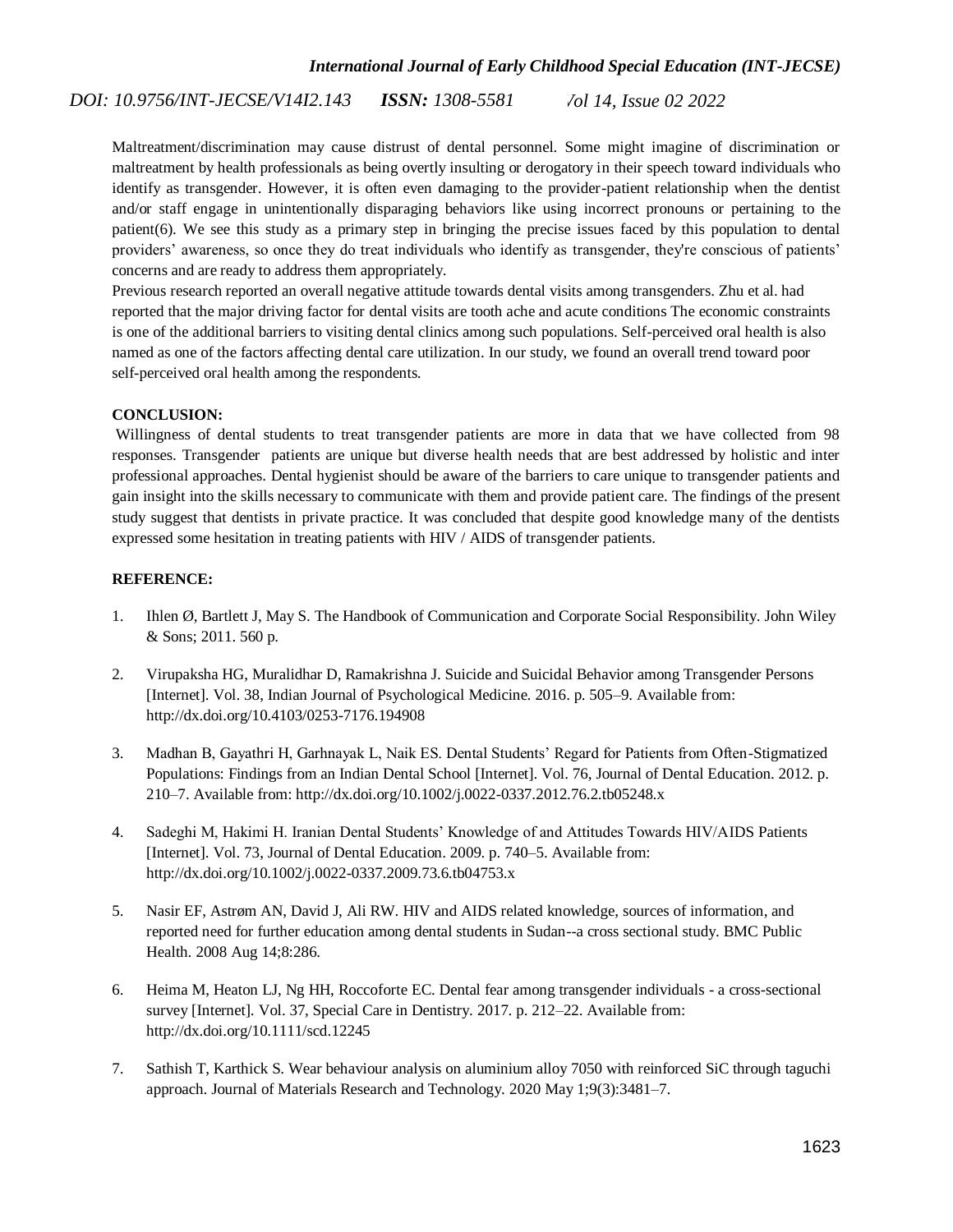- 8. [Campeau PM, Kasperaviciute D, Lu JT, Burrage LC, Kim C, Hori M, et al. The genetic basis of DOORS](http://paperpile.com/b/UMco3h/bNfAw)  [syndrome: an exome-sequencing study. Lancet Neurol. 2014 Jan;13\(1\):44–58.](http://paperpile.com/b/UMco3h/bNfAw)
- 9. [Dhinesh B, Niruban Bharathi R, Isaac JoshuaRamesh Lalvani J, Parthasarathy M, Annamalai K. An](http://paperpile.com/b/UMco3h/28UPx)  [experimental analysis on the influence of fuel borne additives](http://paperpile.com/b/UMco3h/28UPx) on the single cylinder diesel engine powered by [Cymbopogon flexuosus biofuel. J Energy Inst. 2017 Aug 1;90\(4\):634–45.](http://paperpile.com/b/UMco3h/28UPx)
- 10. [Parthasarathy M, Isaac JoshuaRamesh Lalvani J, Dhinesh B, Annamalai K. Effect of hydrogen on ethanol](http://paperpile.com/b/UMco3h/H8ifE)[biodiesel blend on performance and emission characteristics of a direct injection diesel engine. Ecotoxicol](http://paperpile.com/b/UMco3h/H8ifE)  [Environ Saf. 2016 Dec;134\(Pt 2\):433–9.](http://paperpile.com/b/UMco3h/H8ifE)
- 11. [Gopalakannan S, Senthilvelan T, Ranganathan S. Modeling and Optimization of EDM Process Parameters on](http://paperpile.com/b/UMco3h/WQHfp)  [Machining of Al 7075-B4C MMC Using RSM. Procedia Engineering. 2012 Jan 1;38:685–90.](http://paperpile.com/b/UMco3h/WQHfp)
- 12. [Lekha L, Raja KK, Rajagopal G, Easwaramoorthy D. Synthesis, spectroscopic characterization and](http://paperpile.com/b/UMco3h/dUlpi)  [antibacterial studies of lanthanide\(III\) Schiff base complexes containing N, O donor atoms. J Mol Struct. 2014](http://paperpile.com/b/UMco3h/dUlpi)  [Jan 6;1056-1057:307–13.](http://paperpile.com/b/UMco3h/dUlpi)
- 13. [Neelakantan P, Cheng CQ, Mohanraj R, Sriraman P, Subbarao C, Sharma S. Antibiofilm activity of three](http://paperpile.com/b/UMco3h/MsT62)  [irrigation protocols activated by ultrasonic, diode laser or Er:YAG laser in vitro. Int Endod J. 2015](http://paperpile.com/b/UMco3h/MsT62)  [Jun;48\(6\):602–10.](http://paperpile.com/b/UMco3h/MsT62)
- 14. [Sahu D, Kannan GM, Vijayaraghavan R. Size-dependent effect of zinc oxide on toxicity and inflammatory](http://paperpile.com/b/UMco3h/5r6fo)  [potential of human monocytes. J Toxicol Environ Health A. 2014;77\(4\):177–91.](http://paperpile.com/b/UMco3h/5r6fo)
- 15. [Kavitha M, Subramanian R, Narayanan R, Udhayabanu V. Solution combustion synthesis and characterization](http://paperpile.com/b/UMco3h/tlHFe)  [of strontium substituted hydroxyapatite nanocrystals. Powder Technol. 2014 Feb 1;253:129–37.](http://paperpile.com/b/UMco3h/tlHFe)
- 16. [Vijayakumar GNS, Devashankar S, Rathnakumari M, Sureshkumar P. Synthesis of electrospun ZnO/CuO](http://paperpile.com/b/UMco3h/7dgk5)  [nanocomposite fibers and their dielectric and non-linear optic studies. J Alloys Compd. 2010 Sep](http://paperpile.com/b/UMco3h/7dgk5)  [24;507\(1\):225–9.](http://paperpile.com/b/UMco3h/7dgk5)
- 17. [PradeepKumar AR, Shemesh H, Jothilatha S, Vijayabharathi R, Jayalakshmi S, Kishen A. Diagnosis of](http://paperpile.com/b/UMco3h/pXLSl)  [Vertical Root Fractures in Restored Endodontically Treated Teeth: A Time-dependent Retrospective Cohort](http://paperpile.com/b/UMco3h/pXLSl)  [Study. J Endod. 2016 Aug;42\(8\):1175–80.](http://paperpile.com/b/UMco3h/pXLSl)
- 18. [Dhinesh B, Isaac JoshuaRamesh Lalvani J, Parthasarathy M, Annamalai K. An assessment on performance,](http://paperpile.com/b/UMco3h/hsELi)  [emission and combustion characteristics of single cylinder diesel engine powered by Cymbopogon flexuosus](http://paperpile.com/b/UMco3h/hsELi)  [biofuel. Energy Convers Manage. 2016 Jun 1;117:466–74.](http://paperpile.com/b/UMco3h/hsELi)
- 19. [Lekha L, Kanmani Raja K, Rajagopal G, Easwaramoorthy D. Schiff base complexes of rare earth metal ions:](http://paperpile.com/b/UMco3h/xUWLH)  [Synthesis, characterization and catalytic activity for the oxidation of aniline and substituted anilines. J](http://paperpile.com/b/UMco3h/xUWLH)  [Organomet Chem. 2014 Mar 1;753:72–80.](http://paperpile.com/b/UMco3h/xUWLH)
- 20. [Soh CL, Narayanan V. Quality of life assessment in patients with dentofacial deformity undergoing](http://paperpile.com/b/UMco3h/ElQGY)  [orthognathic surgery—A systematic review. Int J Oral Maxillofac Surg. 2013 Aug 1;42\(8\):974–80.](http://paperpile.com/b/UMco3h/ElQGY)
- 21. [Krishnan V, Lakshmi T. Bioglass: A novel biocompatible innovation. J Adv Pharm Technol Res. 2013](http://paperpile.com/b/UMco3h/A3sE2)  [Apr;4\(2\):78–83.](http://paperpile.com/b/UMco3h/A3sE2)